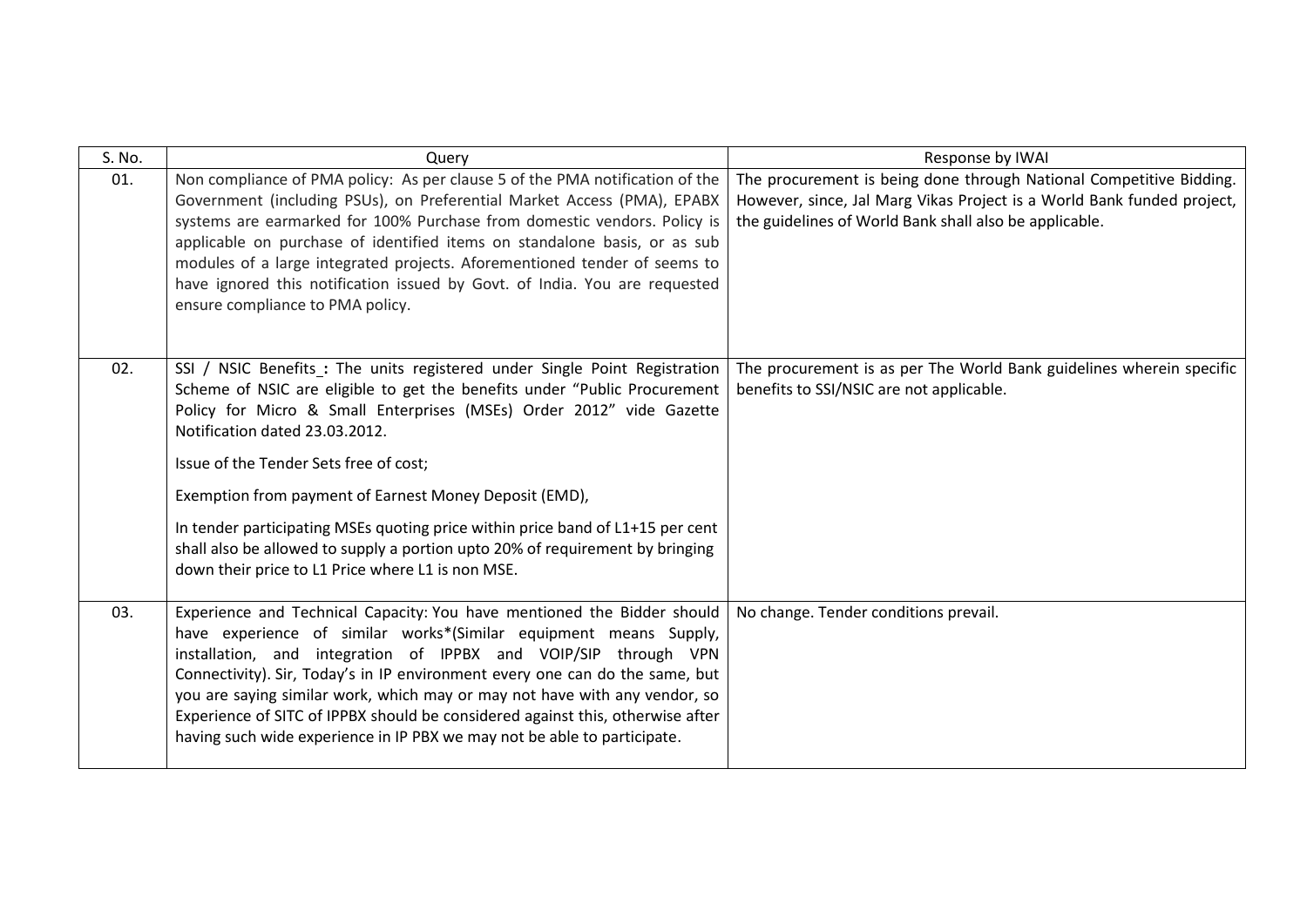| 04. | Want to clarify that you have mentioned in price schedule Item No 8, base<br>license for all feature which is qty 1 No., this license is only for one location IP-<br>PBX system or for all location IP-PBX system.                                                      | It is to inform that the price schedule Item No 8 is base license & Item No<br>9 is basic intercom software, both the items will be required for 230 users<br>in all location, which is mentioned in the Technical Specifications and<br>Compliance Statement. |
|-----|--------------------------------------------------------------------------------------------------------------------------------------------------------------------------------------------------------------------------------------------------------------------------|----------------------------------------------------------------------------------------------------------------------------------------------------------------------------------------------------------------------------------------------------------------|
| 05. | Technical Compliance - Hardware: Appliance should have with minimum 2 PRI,<br>8GB RAM, Quad Core Processor, 500 GB HDD, 4 Ports (RJ45) of 1/10G and 100<br>users scalable upto 2000 users or Higher. [Point 1, Page 72]                                                  |                                                                                                                                                                                                                                                                |
|     | Query - Provide bifurcation for all 100 users (analog/digital/SIP/IP)?                                                                                                                                                                                                   | All IP/SIP users.                                                                                                                                                                                                                                              |
| 06. | Technical Compliance - Hardware: Appliance should have with minimum 1 PRI,<br>4GB RAM, Dual Core Processor, 300 GB HDD. 4 Ports (RJ45) of 1/10G and 30<br>users scalable upto 400 or Higher. [Point No 2, Page 72]                                                       |                                                                                                                                                                                                                                                                |
|     | Query - Provide bifurcation for all 30 users at each location (analog / digital /<br>$SIP / IP$ ?                                                                                                                                                                        | All IP/SIP users                                                                                                                                                                                                                                               |
| 07. | Technical Compliance - Licenses and Intercom software for all Locations (for<br>230 Users) [Page 72]                                                                                                                                                                     |                                                                                                                                                                                                                                                                |
|     | Query - Total users are 100+150(30X5 locn)=250 (then why asked for only 230<br>users license)                                                                                                                                                                            | Total number of users license are 230. We asked about the appliance that<br>it should be min.100 and extendable upto 2000 or more.                                                                                                                             |
| 08. | Technical Compliance - The system should have IP architecture and provide<br>support for integrated telephony solution for IP Phones, Video Phones, SIP<br>Client, all 3rd party Mobile SIP Client, E1 / PRI, SIP and all 3rd party SIP<br>gateways. [Point 3A, Page 72] | Can provide 3rd party video phone which can work with standard IP<br>Telephony                                                                                                                                                                                 |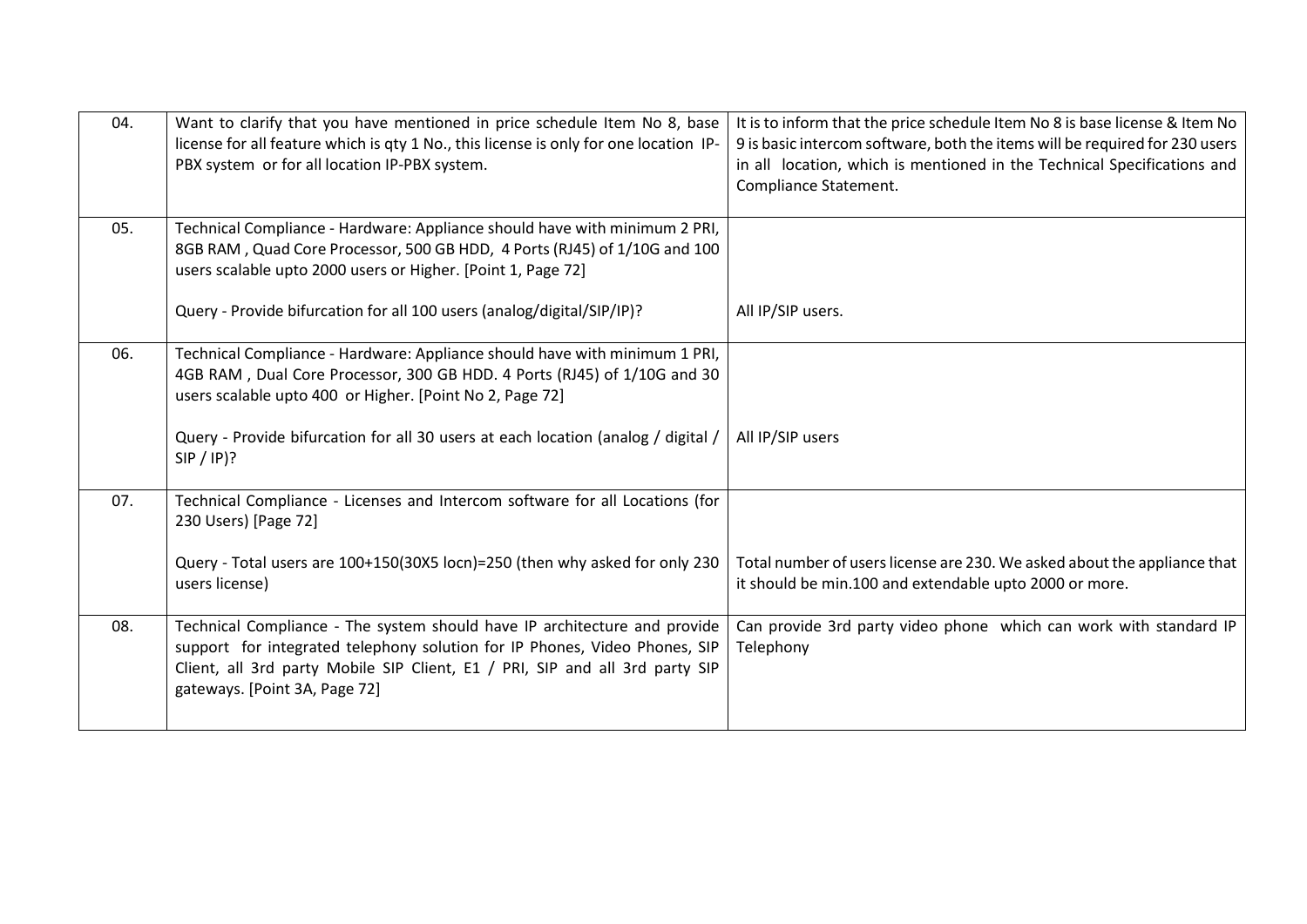| 09. | Technical Compliance - Provides reports for calls based on records, calls on a<br>user basis, calls through gateways etc. [Point 3A, Page 72]                                                                           |                                                                                                                                                                                                                                                                                                                       |
|-----|-------------------------------------------------------------------------------------------------------------------------------------------------------------------------------------------------------------------------|-----------------------------------------------------------------------------------------------------------------------------------------------------------------------------------------------------------------------------------------------------------------------------------------------------------------------|
|     | Query - Please specify with more detail. Do we have to consider CDR here?                                                                                                                                               | Reports in CDR, Incoming, Outgoing, Extension wise.                                                                                                                                                                                                                                                                   |
| 10. | Technical Compliance - The system should have built-in Unified communication<br>features like Click to call, MS Outlook integration , chat, presence, etc. [Point<br>3A, Page 72]                                       |                                                                                                                                                                                                                                                                                                                       |
|     | Query - Do we have to consider this feature from day one?                                                                                                                                                               | Yes! Its necessary features.                                                                                                                                                                                                                                                                                          |
| 11. | Technical Compliance - Protocol: Protocol to be supported: SIP, MGCP, H.323<br>[Point B, Page 72]                                                                                                                       |                                                                                                                                                                                                                                                                                                                       |
|     | Query - MGCP is vender specific and old protocol. And H.323 is old proprietary<br>IP connectivity protocol.                                                                                                             | We have already mentioned SIP in tender so if you have SIP you may<br>H.323 is a recommendation from the<br>participate.<br><b>ITU</b><br>Telecommunication Standardization Sector that defines the protocols to<br>provide audio-visual communication sessions on any packet network. Its<br>helpful in integration. |
| 12. | Technical Compliance - Should support appropriate Video Codec H.264 and<br>H.263 [Point B, Page 72]                                                                                                                     | We want upgraded technology so both should be there.                                                                                                                                                                                                                                                                  |
| 13. | Technical Compliance - General specs for Contact Centre: System should<br>support skill based routing. [Point C, Page 73]                                                                                               |                                                                                                                                                                                                                                                                                                                       |
|     | Query - The contact centre functionality supported with additional contact<br>centre application from same OEM. The RFP is purely for back office then what<br>is the purpose behind including contact centre features? | We may require this in future. So do not want additional tender for it.                                                                                                                                                                                                                                               |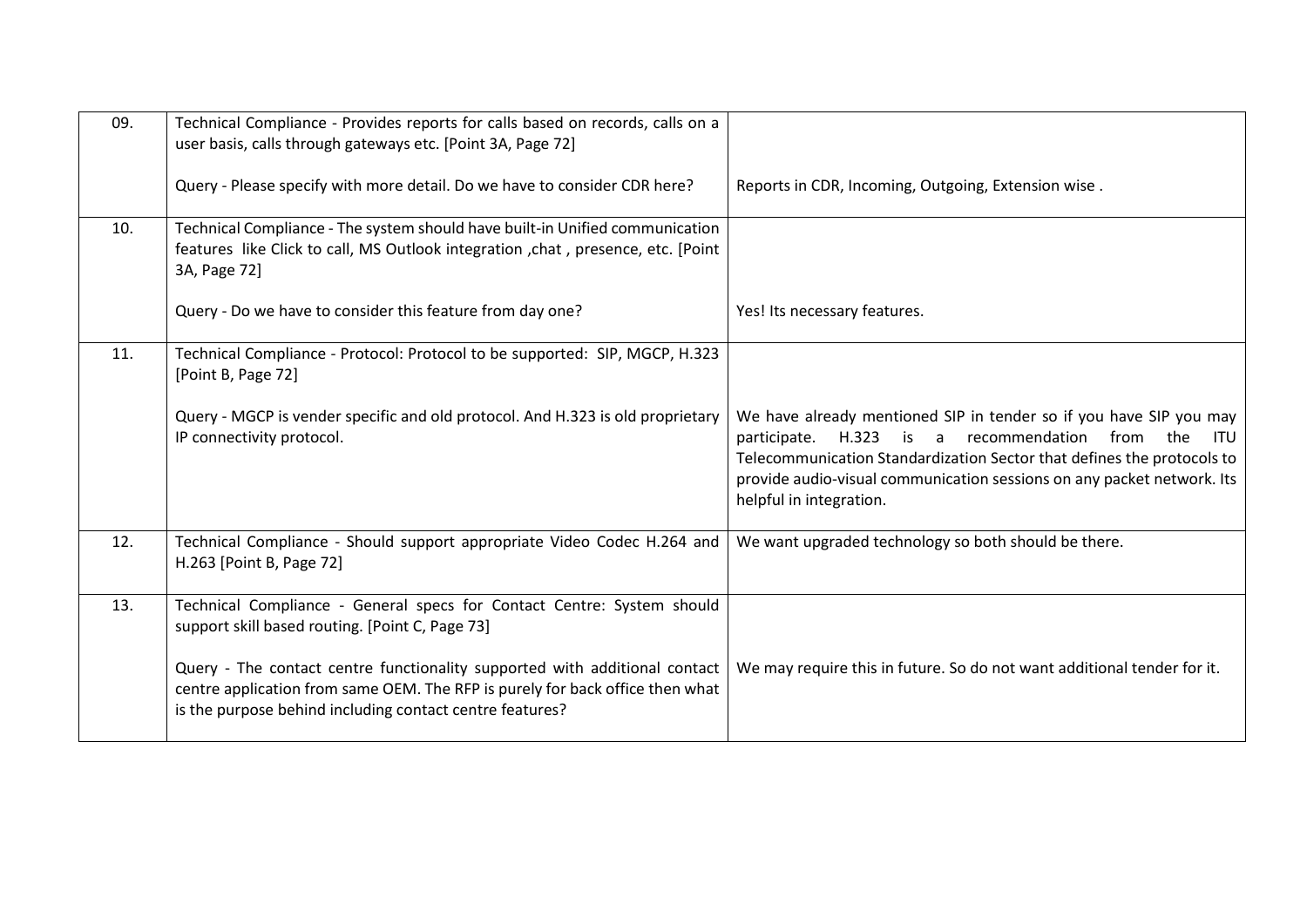| 14. | Technical Compliance - Configuration of all Class 5 features via Web based GUI<br>[Point D, Page 74]                                              |                                                                                                                                                                                  |
|-----|---------------------------------------------------------------------------------------------------------------------------------------------------|----------------------------------------------------------------------------------------------------------------------------------------------------------------------------------|
|     | Query - Please specify class 5 feature                                                                                                            | Conference<br>standard<br>UC.<br>features<br>bridge,<br>Industry<br>$\sim$ 1.<br>Video Call, Voicemail, Chat, presence, Recording, Click to call, MS<br>Outlook integration etc. |
| 15. | Technical Compliance - Recording File should be played on the GUI and<br>should be downloadable by the administrator. [Point E, Page 74]          |                                                                                                                                                                                  |
|     | Query - Is this voice recording requirement? Please clarify.                                                                                      | We may need to record calls so this facility should be there in system.                                                                                                          |
| 16. | Technical Compliance - Immediate Divert to voicemail for all extensions and<br>100% Fax to Email. [Point E, Page 74]                              |                                                                                                                                                                                  |
|     | Query - Do this feature required from day 1 for all users?                                                                                        | Yes! Its necessary features.                                                                                                                                                     |
| 17. | Technical Compliance - 100% Voicemail to Email for all extensions without any<br>additional hardware. [Point E, Page 74]                          |                                                                                                                                                                                  |
|     | Query - Do this feature required from day 1 for all users?                                                                                        | Yes! Its necessary features.                                                                                                                                                     |
| 18. | Technical Compliance - Inbuilt 100% Call Recording for all extensions without<br>any additional hardware. [Point E, Page 74]                      |                                                                                                                                                                                  |
|     | Query - Do this feature required from day 1 for all users?                                                                                        | Yes! Its necessary features.                                                                                                                                                     |
| 19. | Technical Compliance - UTM/Firewall for VPN Connectivity (for NOIDA,<br>Varanasi, Patna, Sahibganj, Kolkata and Farakka 6 Nos. [Point 4, Page 75] |                                                                                                                                                                                  |
|     | Query - Please specify the make                                                                                                                   | As per Technical specification mentioned in Tender Documents.                                                                                                                    |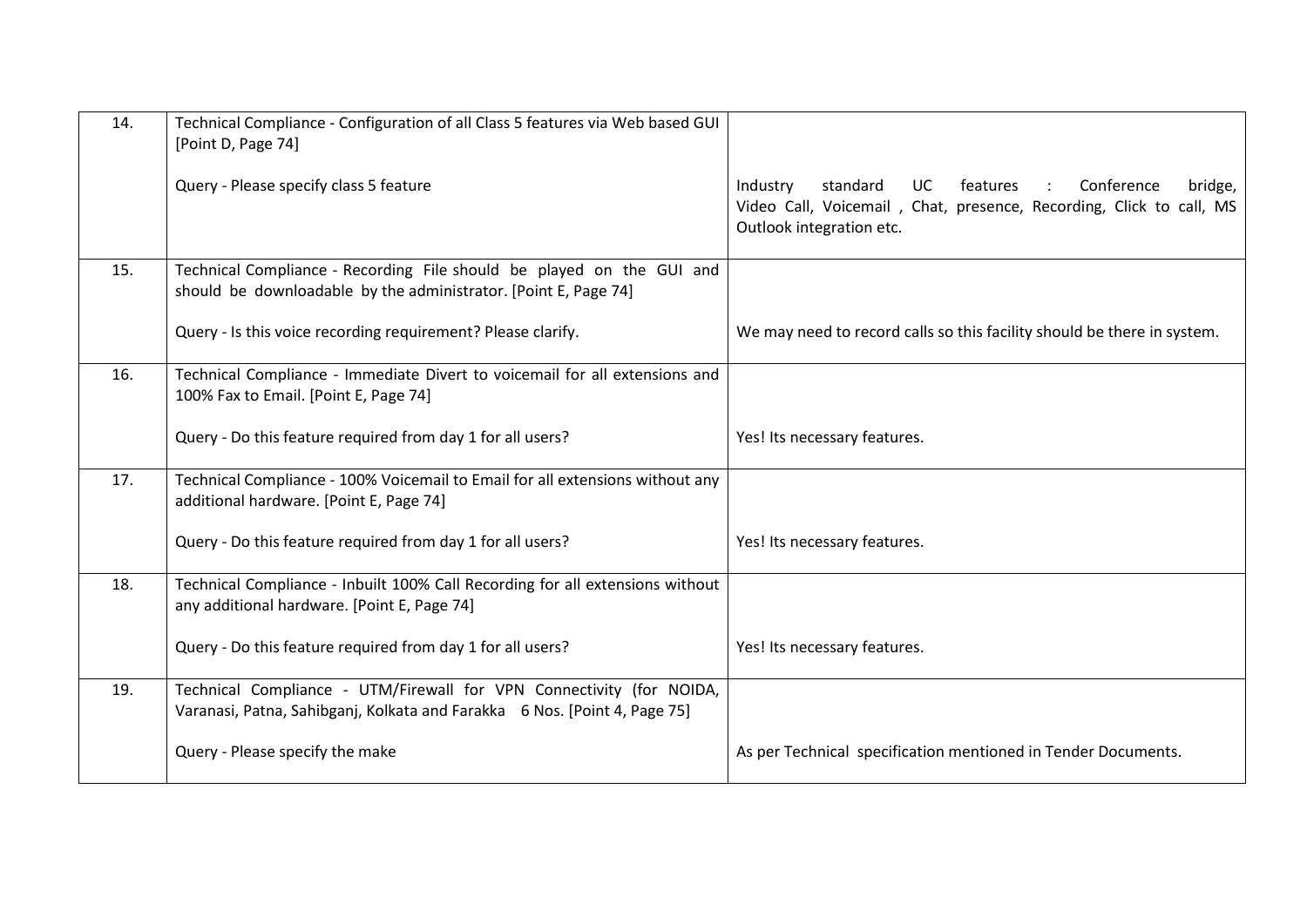| 20. | Technical Compliance -<br>IP/VoIP Handset Phone with Caller ID (for NOIDA, Varanasi, Patna, Sahibganj,<br>Farakka and Kolkata) - 30 nos. [Point 6, Page 75]<br>Query - can we quote Phone based on new technology of open SIP from 3rd | As per technical specification / compliance statement mentioned in the                                                                                     |
|-----|----------------------------------------------------------------------------------------------------------------------------------------------------------------------------------------------------------------------------------------|------------------------------------------------------------------------------------------------------------------------------------------------------------|
|     | party?                                                                                                                                                                                                                                 | tender document.                                                                                                                                           |
| 21. | Technical Compliance - 8-Ports Metal housing Umanaged Gigabit PoE Switch<br>(for Varanasi, Patna, Sahibganj, Farakka and Kolkata) - 5 nos. [Point 7, Page 75]                                                                          |                                                                                                                                                            |
|     | Query - Please specify the make                                                                                                                                                                                                        | As per technical specification mentioned in tender document.                                                                                               |
| 22. | Technical Compliance - Training : Proper Training of IP-PBX System by expertise.<br>[Point 11, Page 75]                                                                                                                                |                                                                                                                                                            |
|     | Query - Specify the No of days and No of participants in the training.                                                                                                                                                                 | After successful installation minimum 3 Days training required. User<br>manual for the same also be provided.                                              |
| 23. | Technical Compliance - Like: Supply of Installation of Passive work for required<br>LAN for User end, CAT6 Cable, Patch Cord, I/O, Face Plate with SMB, PVC<br>Channel/Pipe etc. [Point 11, Page 75]                                   |                                                                                                                                                            |
|     | Query - require exact qty. and need to do site survey.                                                                                                                                                                                 | 15 Nos. LAN connection at Noida and rest in all location (Kolkata, Patna,<br>Varanasi, Sahibganj and Farakka).                                             |
| 24. | Bid cost of Rs. 1000/- and Bid security of Rs. 88,000/- may be exempted as BSNL<br>being a 100% Government of India Enterprise.                                                                                                        | The procurement is as per The World Bank guidelines and exemptions of<br>Bid Cost and Bid Security to Government of India Enterprise is not<br>applicable. |